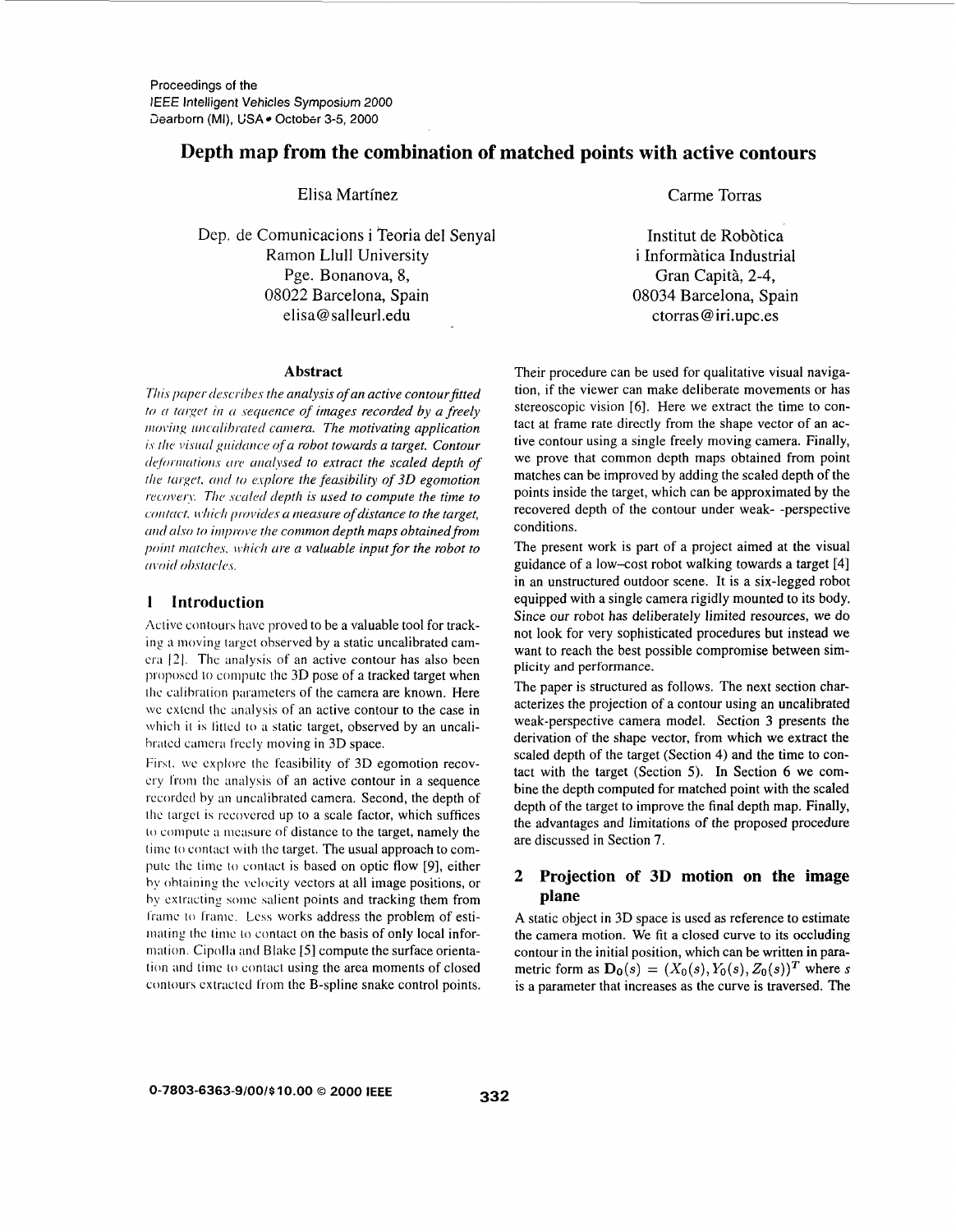projection of  $D_0(s)$  on the image plane is called the template,  $\mathbf{d}_{0}(s)$ . When there is a relative motion between the camera and the object, the reference object presents a new occluding contour which we denote  $\mathbf{D}(s)$ .

Under weak perspective conditions, i.e. when the object fits in a small field of view and the range variation of its points is small compared to their distances to the camera, then the occluding contour of the object can be assumed to be a 3D curve that moves rigidly in 3D space. **As** we are interested in tracking a distant target, both assumptions hold. Therefore

$$
\mathbf{D}(s) = \mathbf{R}\mathbf{D_0}(s) + \mathbf{T}.\tag{1}
$$

where R is the rotation matrix and **T** is the translation vector corresponding to the 3D rigid motion.

Taking the camera coordinate frame as reference, the projected contour on the image plane has the following expression

$$
\begin{bmatrix} K_u & 0 \ 0 & K_v \end{bmatrix} \frac{f}{\mathbf{R}_3 \mathbf{D}_0(s) + T_z}
$$

$$
\left( \begin{bmatrix} R_{11} & R_{12} & R_{13} \\ R_{21} & R_{22} & R_{23} \end{bmatrix} \begin{bmatrix} X_0(s) \\ Y_0(s) \\ Z_0(s) \end{bmatrix} + \begin{bmatrix} T_x \\ T_y \end{bmatrix} \right) + \begin{bmatrix} u_0 \\ v_0 \end{bmatrix}, \quad (2)
$$

where *f* is the focal length,  $K_u \times K_v$  is the pixel size,  $(u_0, v_0)$  is the principal point,  $R_{ij}$  are the elements of the rotation matrix  $R$ ,  $R_3$  is the third row of  $R$ , and  $\mathbf{T} = (T_x, T_y, T_z)^T$ . We assume that the calibration parameters  $f, K_u, K_v, u_0, v_0$  are unknown, but we explicitly write them in order to highlight their effect.

Under weak-perspective conditions  $Z_0(s)$  can be approximated by the average depth  $Z_0$  of the contour, and  $R_{31}X_0(s) + R_{32}Y_0(s) \ll R_{33}Z_0 + T_z$ , then equation (2) can be rewritten *as* 

$$
\mathbf{d}(s) = \begin{bmatrix} K_u & 0 \\ 0 & K_v \end{bmatrix} \frac{f}{R_{33}Z_0 + T_z}
$$
\n
$$
\left( \begin{bmatrix} R_{11} & R_{12} \\ R_{21} & R_{22} \end{bmatrix} \begin{bmatrix} X_0(s) \\ Y_0(s) \end{bmatrix} + Z_0 \begin{bmatrix} R_{13} \\ R_{23} \end{bmatrix} + \begin{bmatrix} T_x \\ T_y \end{bmatrix} \right) + \begin{bmatrix} u_0 \\ v_0 \end{bmatrix} . \tag{3}
$$

In particular, thc projection of the template is

$$
\mathbf{d_0}(s) = \frac{f}{Z_0} \begin{bmatrix} K_u & 0 \\ 0 & K_v \end{bmatrix} \begin{bmatrix} X_0(s) \\ Y_0(s) \end{bmatrix} + \begin{bmatrix} u_0 \\ v_0 \end{bmatrix}
$$
 (4)

Combining equations (3) and **(4),** 

$$
\mathbf{d}(s) - \begin{bmatrix} u_0 \\ v_0 \end{bmatrix} =
$$
  

$$
\frac{Z_0}{R_{33}Z_0 + T_z} \begin{bmatrix} R_{11} & R_{12} \frac{K_u}{K_v} \\ R_{21} \frac{K_v}{K_v} & R_{22} \end{bmatrix} \begin{bmatrix} \mathbf{d}_0(s) - \begin{bmatrix} u_0 \\ v_0 \end{bmatrix} \end{bmatrix} +
$$
  

$$
+ \frac{f}{R_{33}Z_0 + T_z} \begin{bmatrix} K_u & 0 \\ 0 & K_v \end{bmatrix} \begin{bmatrix} Z_0 \begin{bmatrix} R_{13} \\ R_{23} \end{bmatrix} + \begin{bmatrix} T_x \\ T_y \end{bmatrix} \end{bmatrix}.
$$

Now, it is interesting to observe that  $\left( \mathbf{d_0}(s) - \begin{bmatrix} u_0 \\ v_0 \end{bmatrix} \right)$  is the template centred on the upper left corner of the image. Thus it can be computed from the observed template by subtracting the coordinates of its centre.

The difference between the curve at a particular instant and the template is

$$
\mathbf{d}(s) - \mathbf{d_0}(s) = (\mathbf{L} - \mathbf{I}) \left( \mathbf{d_0}(s) - \begin{bmatrix} u_0 \\ v_0 \end{bmatrix} \right) + \mathbf{p}, \quad (5)
$$

where **I** is the  $2 \times 2$  identity matrix,

$$
\mathbf{L} = \frac{Z_0}{R_{33}Z_0 + T_z} \begin{bmatrix} R_{11} & R_{12} \frac{K_u}{K_v} \\ R_{21} \frac{K_v}{K_v} & R_{22} \end{bmatrix},
$$
 (6)

$$
\mathbf{p} = \frac{1}{R_{33}Z_0 + T_z} \begin{bmatrix} \alpha_u & 0\\ 0 & \alpha_v \end{bmatrix} \left( Z_0 \begin{bmatrix} R_{13} \\ R_{23} \end{bmatrix} + \begin{bmatrix} T_x \\ T_y \end{bmatrix} \right) \tag{7}
$$

and  $\alpha_u = fK_u$ ,  $\alpha_v = fK_v$ .

This result shows that the rigid motion of the 3D contour (equation **(1))** projects as an affine deformation of the template onto the image plane (equation *(5)),* under weak perspective conditions.

## **3 Affine deformation from the analysis of active contours**

In this section we review how the affine deformation of the template in the image plane can be recovered from the analysis of an active contour fitted to it.

The contour is represented as a parametric spline,  $\mathbf{d}(s)$  =  $(d_x(s), d_y(s))^T$ , where both  $d_x(s)$  and  $d_y(s)$  are B-spline curves. We can write them as a function of their control points,

$$
d_x(s) = \mathbf{B}(s)\mathbf{Q}^{\mathbf{x}} \qquad d_y(s) = \mathbf{B}(s)\mathbf{Q}^{\mathbf{y}}
$$

where  $Q^i$  is a column vector of control points for the ith component and  $\mathbf{B}(s)$  is a row vector of B-spline basis functions [2]. Putting both expressions together, we obtain a compact expression for  $\mathbf{d}(s)$ 

$$
\mathbf{d}(s) = \begin{bmatrix} \mathbf{B}(s)\mathbf{Q}^{\mathbf{x}} \\ \mathbf{B}(s)\mathbf{Q}^{\mathbf{y}} \end{bmatrix} = \begin{bmatrix} \mathbf{B}(s) & \mathbf{0}^T \\ \mathbf{0}^T & \mathbf{B}(s) \end{bmatrix} \begin{bmatrix} \mathbf{Q}^{\mathbf{x}} \\ \mathbf{Q}^{\mathbf{y}} \end{bmatrix} = \mathbf{U}(s)\mathbf{Q}
$$
(8)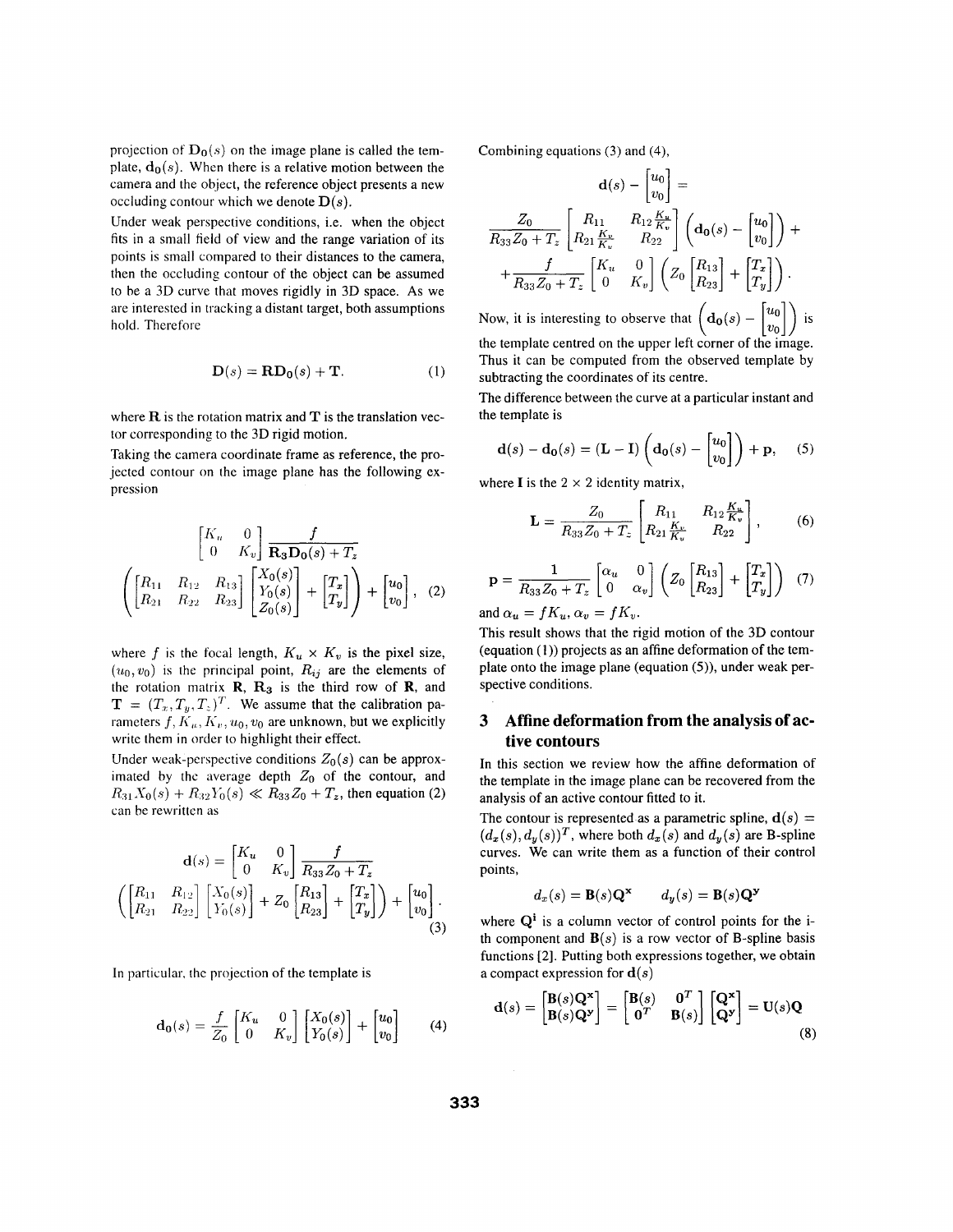where  $\mathbf{0}^T$  is a column vector of zeros,  $\mathbf{U}(s) = \mathbf{I} \otimes \mathbf{B}(s)^{\dagger}$ and Q is the vector of control points. In particular, the template is written *as* 

$$
\mathbf{d_0}(s) = \mathbf{U}(s)\mathbf{Q_0},
$$

where  $Q_0$  is the vector of control points of the template. Then

$$
\mathbf{d}_{\mathbf{0}}(s) - \begin{bmatrix} u_0 \\ v_0 \end{bmatrix} = \mathbf{U}(s)\tilde{\mathbf{Q}}_{\mathbf{0}},
$$

where  $\tilde{Q}_0$  is the vector of control points of the observed tcmplate minus the coordinates of its centre. Substituting this expression in equation *(5),* we obtain

$$
\mathbf{d}(s) - \mathbf{d_0}(s) = (\mathbf{L} - \mathbf{I})\mathbf{U}(s)\tilde{\mathbf{Q}}_0 + \mathbf{p}.
$$

Observing that  $\mathbf{B}(s) \mathbf{1} = 1$  from the convex hull property  $0<sub>1</sub>$  B-spline curves, and using equation (8), the difference between  $\mathbf{d}(s)$  and  $\mathbf{d}_{0}(s)$  can be rewritten as

$$
\mathbf{d}(s) - \mathbf{d}_0(s) = p_x \mathbf{U}(s) \begin{bmatrix} 1 \\ 0 \end{bmatrix} + p_y \mathbf{U}(s) \begin{bmatrix} 0 \\ 1 \end{bmatrix} ++ (L_{11} - 1) \mathbf{U}(s) \begin{bmatrix} \tilde{\mathbf{Q}}_0^{\mathbf{x}} \\ 0 \end{bmatrix} + L_{12} \mathbf{U}(s) \begin{bmatrix} \tilde{\mathbf{Q}}_0^{\mathbf{x}} \\ 0 \end{bmatrix} ++ L_{21} \mathbf{U}(s) \begin{bmatrix} 0 \\ \tilde{\mathbf{Q}}_0^{\mathbf{x}} \end{bmatrix} + (L_{22} - 1) \mathbf{U}(s) \begin{bmatrix} 0 \\ \tilde{\mathbf{Q}}_0^{\mathbf{y}} \end{bmatrix}.
$$

Comparing this rcsult with expression (8), we can conclude that the difference in control points  $Q - Q_0$  can be written **as** a linear comhination of six vectors. Therefore, using matrix notation.

$$
\mathbf{Q} - \mathbf{Q_0} = \mathbf{W} \mathbf{X}
$$

where  $W$  is the shape matrix with the six vectors as columns.

$$
\mathbf{W} = \left( \begin{bmatrix} 1 \\ 0 \end{bmatrix}, \begin{bmatrix} 0 \\ 1 \end{bmatrix}, \begin{bmatrix} \tilde{\mathbf{Q}}_0^{\mathbf{x}} \\ 0 \end{bmatrix}, \begin{bmatrix} \mathbf{0} \\ \tilde{\mathbf{Q}}_0^{\mathbf{y}} \end{bmatrix}, \begin{bmatrix} \mathbf{0} \\ \tilde{\mathbf{Q}}_0^{\mathbf{x}} \end{bmatrix}, \begin{bmatrix} \tilde{\mathbf{Q}}_0^{\mathbf{y}} \\ 0 \end{bmatrix} \right) \quad (9)
$$

and **X** is a vector with the six parameters of the linear comhination. namely thc *shape vecfor,* 

$$
\mathbf{X} = (p_x, p_y, L_{11} - 1, L_{22} - 1, L_{21}, L_{12})^T
$$

Wc use **an** active contour tracker based on the Kalman filter  $[2]$  to compute the shape vector  $\bf{X}$  along the sequence. The active contour is forced to lie in the space of affine deformations of the template for each frame.

#### **4 Computation of scaled depth of the target**

The shape vector computed in the preceding section has a direct relation with the egomotion parameters (equations (6) and (7)). From equation (6), we observe that the aspect ratio  $\frac{K_u}{K_v}$  needs to be known in order to deduce the rotation parameters. It can be assumed to be known for off-theshelf cameras. Without loss of generality, we assume that the aspect ratio is one. Then, the 3D motion parameters can be recovered writing the rotation matrix in terms of the Euler angles,

$$
\mathbf{R} = \mathbf{R}_{\mathbf{z}}(\phi) \mathbf{R}_{\mathbf{x}}(\theta) \mathbf{R}_{\mathbf{z}}(\psi) \tag{10}
$$

where  $\mathbf{R}_{z}(\psi)$  and  $\mathbf{R}_{z}(\phi)$  are rotation matrices about the Z axis and  $\mathbf{R}_{\mathbf{x}}(\theta)$  is a rotation matrix about the X axis. Substituting equation (10) into equation *(6)* 

$$
\mathbf{L} = \frac{Z_0}{R_{33}T_z + Z_0} \mathbf{R_z} | \mathbf{z}(\phi) \begin{bmatrix} 1 & 0 \\ 0 & cos\theta \end{bmatrix} \mathbf{R_z} | \mathbf{z}(\psi) \quad (11)
$$

and,

$$
\mathbf{LL}^T = \mathbf{R_z}|\mathbf{z}(\phi)\begin{bmatrix} \left(\frac{Z_0}{R_{33}T_z + Z_0}\right)^2 & 0\\ 0 & \left(\frac{Z_0\cos\theta}{R_{33}T_z + Z_0}\right)^2 \end{bmatrix} \mathbf{R_z}|\mathbf{z}^{-1}(\phi)
$$
\n(12)

Then

$$
cos\theta = \sqrt{\frac{\lambda_2}{\lambda_1}},
$$
\n(13)

where  $\lambda_1$  is the largest eigenvalue of  $LL^T$  and  $\lambda_2$  the smallest one. The scaled depth of the target is

$$
\frac{R_{33}Z_0 + T_z}{Z_0} = \frac{1}{\sqrt{\lambda_1}}.\tag{14}
$$

The angle  $\phi$  can be extracted from the eigenvectors of **LL<sup>T</sup>**. The eigenvector  $v_1$  with largest eigenvalue equals the first column of  $\mathbf{R}_{z}|_{2}(\phi)$ ,

$$
\mathbf{v_1} = \begin{bmatrix} cos \phi \\ sin \phi \end{bmatrix}.
$$

Isolating  $\mathbf{R}_{z}|_{2}(\psi)$  from equation (11),

$$
\mathbf{R}_{\mathbf{z}}|_{\mathbf{2}}(\psi)=(R_{33}+\frac{T_{z}}{Z_{0}})\begin{bmatrix}1 & 0\\ 0 & \frac{1}{cos\theta}\end{bmatrix}\mathbf{R}_{\mathbf{z}}|_{\mathbf{2}}(-\phi)\mathbf{L},
$$

and observing, from equation (14), that

$$
a_{33} + \frac{1}{Z_0} \int \left[ 0 \frac{1}{\cos \theta} \right] \frac{1}{z_2} \, dz
$$
\nn equation (14), that

\n
$$
R_{33} + \frac{T_z}{Z_0} = \frac{1}{\sqrt{\lambda_1}},
$$

we can find  $sin \psi$  and then  $\psi$ .

 $\frac{1}{2}$ (b) is the kronecker product.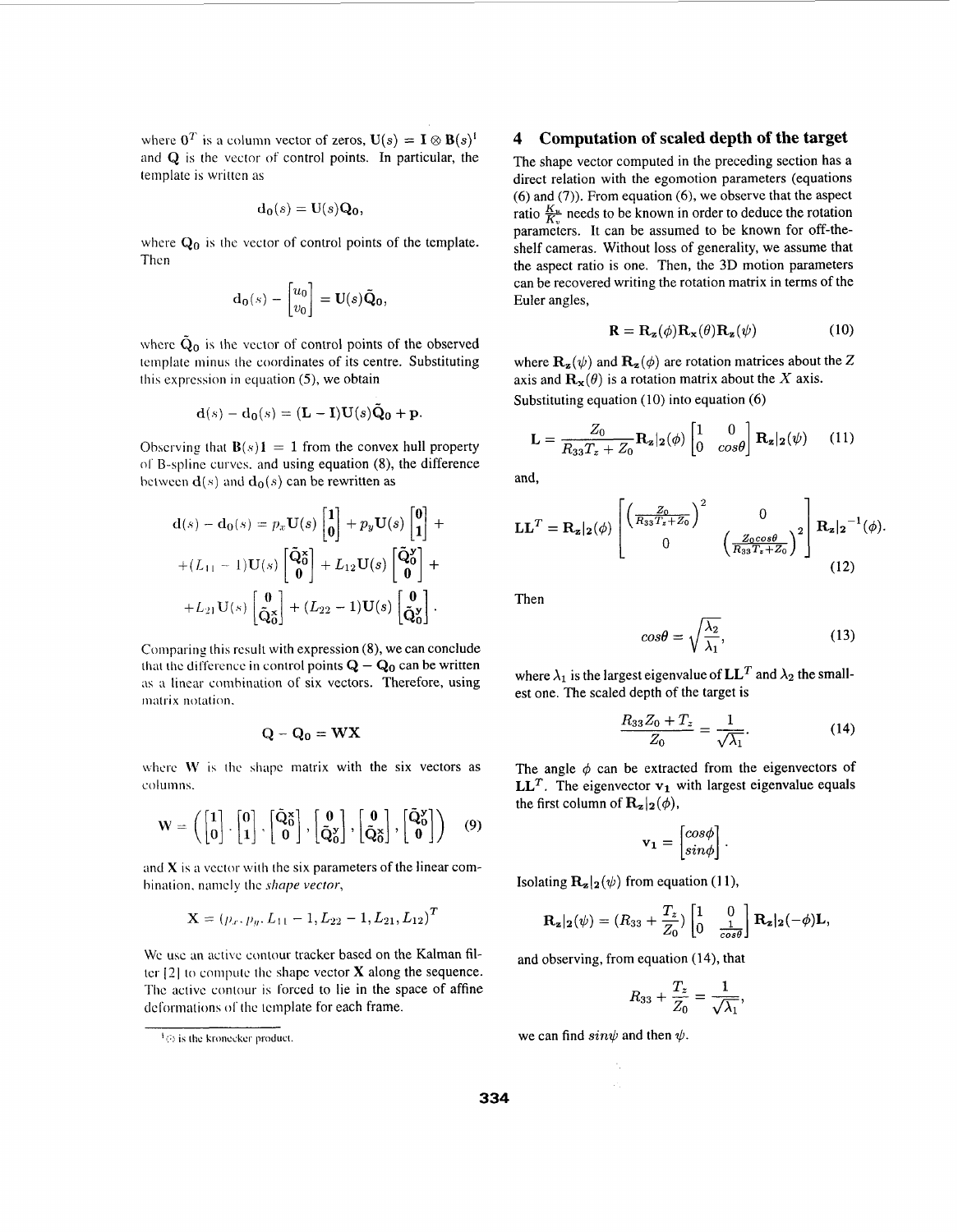Once the angles  $\psi$ ,  $\theta$ ,  $\phi$  are known, the rotation matrix **R** can be computed as in equation (IO). The scaled translation along Z can be computed as

$$
\frac{T_z}{Z_0} = \frac{1}{\sqrt{\lambda_1}} - R_{33}.
$$
 (15)

The rest of the components of the 3D translation vector cannot be computed without knowledge of the internal cal-

ibration parameters. Note that from equation (7),  
\n
$$
\frac{T_x}{Z_0} = \frac{p_x}{\alpha_u \sqrt{\lambda_1}} - R_{13},
$$
\n(16)  
\n
$$
\frac{T_y}{Z_0} = \frac{p_y}{\alpha_u \sqrt{\lambda_1}} - R_{23}.
$$
\n(17)

$$
\frac{T_y}{Z_0} = \frac{p_y}{\alpha_v \sqrt{\lambda_1}} - R_{23}.
$$
\n(17)

The results keep the ambiguities common in monocular sequences. The Necker reversal ambiguity can be observed in equation ( **13)** and equation (15) shows the depth- scale ambiguity. The former is reduced using the continuity of the sequence, but the latter can not **be** avoided unless the depth of the target is known or a stereo vision system is used. Nevertheless the results suffice to compute the time to contact with the target and the scaled depth map, as explained in the following sections.

#### *5* **Computation of the time to contact**

The time **io** contact (TTC) with the target is the time needed for the viewer to reach the target if the viewer continues with the same speed. In fact, it is a measure that has been used by different authors for the guidance of wheeled robots **[91** or road vehicles [7], assuming motion on a planar surface. Even when the motion is non-uniform, the profile of thc time to contact as a function of time provides an important cue for braking reactions [3].

We estimate the likely time to contact to the target from the shape vector. This calculation can be done without knowledge of neither the size and distance of the target, nor the speed of the camera towards it.

From equation (14) and the recovered rotation we define  $H_i$  for the contour at frame  $i$  as

$$
H_i \triangleq \frac{Z_0 + T_{zi}}{Z_0}
$$

where  $T_{zi}$  is the translation in Z at frame *i*. The difference between  $H$  in consecutive frames is

$$
H_i - H_{i-1} = \frac{T_{zi} - T_{zi-1}}{Z_0}
$$

Therefore.

$$
(H_i - H_{i-1})\frac{1}{H_i} = \frac{T_{zi} - T_{zi-1}}{Z_0 + T_{zi}} = \frac{-1}{\tau}
$$

where  $\tau$  is the time to contact taking the sampling period as time unit. From this result, we can state that the time to contact can be computed directly from the shape vector as,

$$
\tau = \frac{H_i}{H_{i-1} - H_i}
$$

The implementation of the theory shows that this measure is a useful tool to predict the collision time. We report an experiment carried out inside a laboratory in order to evaluate the reliability of the results. **A** sequence was recorded at a constant velocity of approximately 16cm per time unit, and the target was set at 97cm from the initial position. **A**  simple target was chosen, although the capability of active contours to track complex shapes and their robustness to occlusions have been proved elsewhere *[2].* Fig. 1 shows different samples of the sequence. At each frame the active contour is fitted to the target. Figure *2* plots the recovered time to contact as a function of time. It can be observed that the graphic decreases linearly as predicted for a uniform motion. The experiment has been successfully repeated for more general motions that include translations parallel to the image plane and rotations. However, note that the computation of the TTC makes sense only for translational motions towards the target.

#### **6 Depthmap**

There are several works that deal with the recovery of 3D structure from point matches [8, I]. We propose to improve the depth map by adding the scaled depth of points inside the target to the set of scaled depths computed for matched points.

First, salient points and their matches between frames are detected [10] and their scaled depths  $(\frac{Z_i}{T_z})$  are computed. Then, the 3D map is complemented by adding the scaled depth of points inside the target to the set of scaled depths computed for matched points. Under weak perspective conditions, the scaled depth of points inside the target can be approximated by the scaled depth of their contour (Equation (14)).

The proposed scheme has been tested, at a first stage, using indoor scenes, and later it has been successfully applied to real outdoor scenes. Here we provide the depth map of one of these scenes. Fig. 3 shows a sample of the sequence, in which the active contour is fitted to the target (i.e. the door).

**A** set of salient features for the frame in Fig. 3 are automatically detected [ IO] in Fig. 4. Once the matches for these points are found in the following image of the sequence, their scaled depth is computed. The final depth map is calculated by the interpolation of the depth of these points and the depth of the points inside the target. Figure *5* depicts a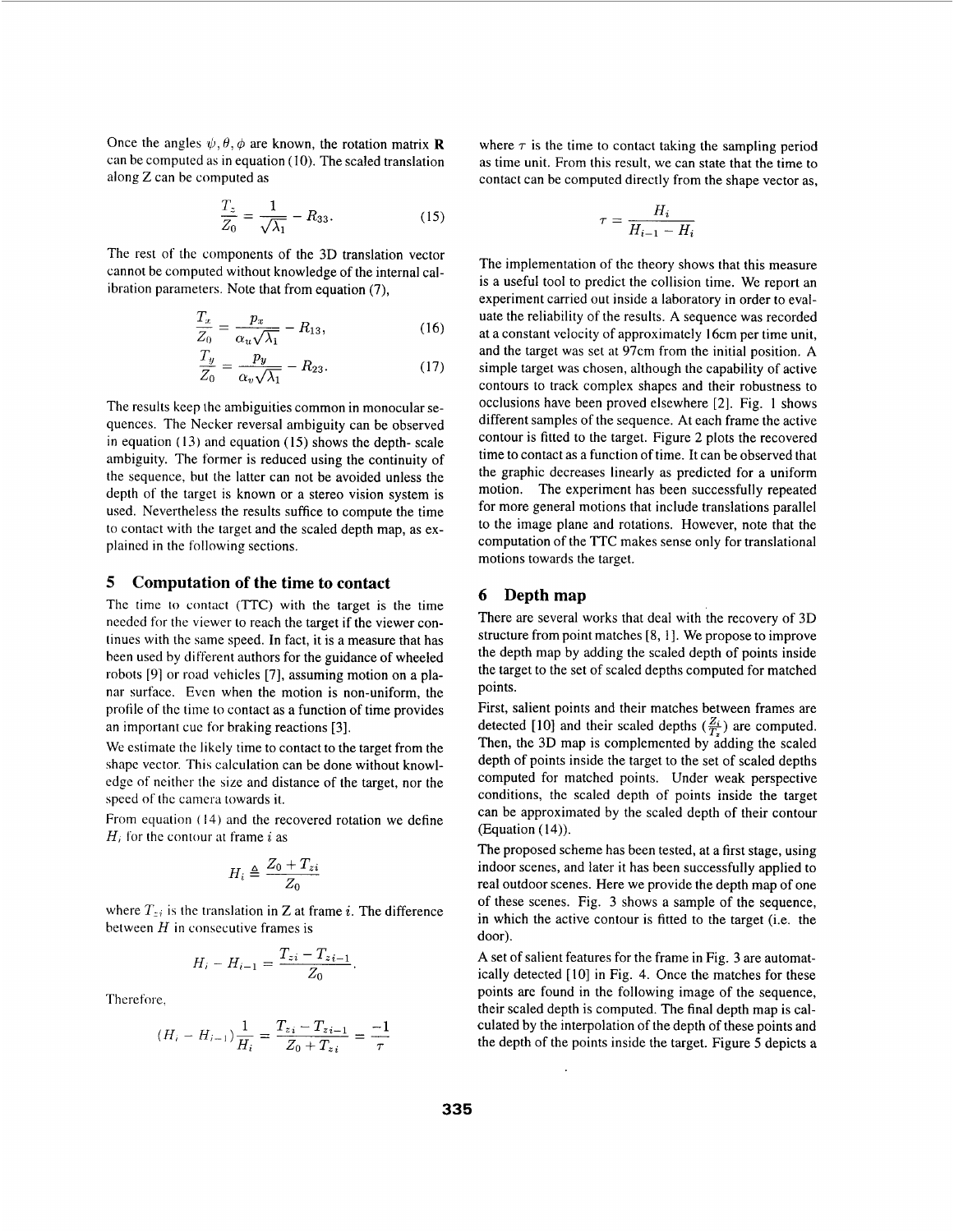

Figure 1: *Estimation of TTC from the deformation of an ractive contour. We observe the first (A) and the last (B) im***ogcs** *of ri iitlco seqrience taken by a moving observer ap*   $p$ roaching the target at a uniform velocity (approximately *16cm per time unit). An active contour tracks the target. Its deformations are used to estimate the time to contact (Fig. 2).* 



Figure 2: *Estimated time to contact as a function of time. It can be observed that the plot decreases linearly as should happen for a uniform motion.* 



Figure **3:** *An active contour is fitted to the target and it is tracked along the sequence.* 

view of the final result. Blue colours depict distant regions while red ones represent nearby points. For instance, the silhouette of the tree can be observed, in red, in the left side of the image. The target can be observed in blue and in front of the target, we can observe the shape of a branch of the tree and the reconstruction of points that belong to the tractor. These data on the environment structure constitutes a valuable information for the viewer (e.g., a robot) to decide its best path towards the target.



Figure 4: *Set of salient points on the image.* 

## **7 Concluding Remarks**

This paper presents a new approach to provide depth information on a target. The proposed method is based on a direct measure of image deformation from an active contour fitted to the target. We deduce the shape vector of the active contour assuming a freely moving uncalibrated camera, and we relate this shape vector with the **3D** egomotion of the camera. From this relation we discuss the recovery of egomotion and target position from the shape vector. The depth of the target is recovered up to a scale factor. The latter suffices to compute the time to contact

> $\mathbb{Z}^2 \times \mathbb{Z}^2$